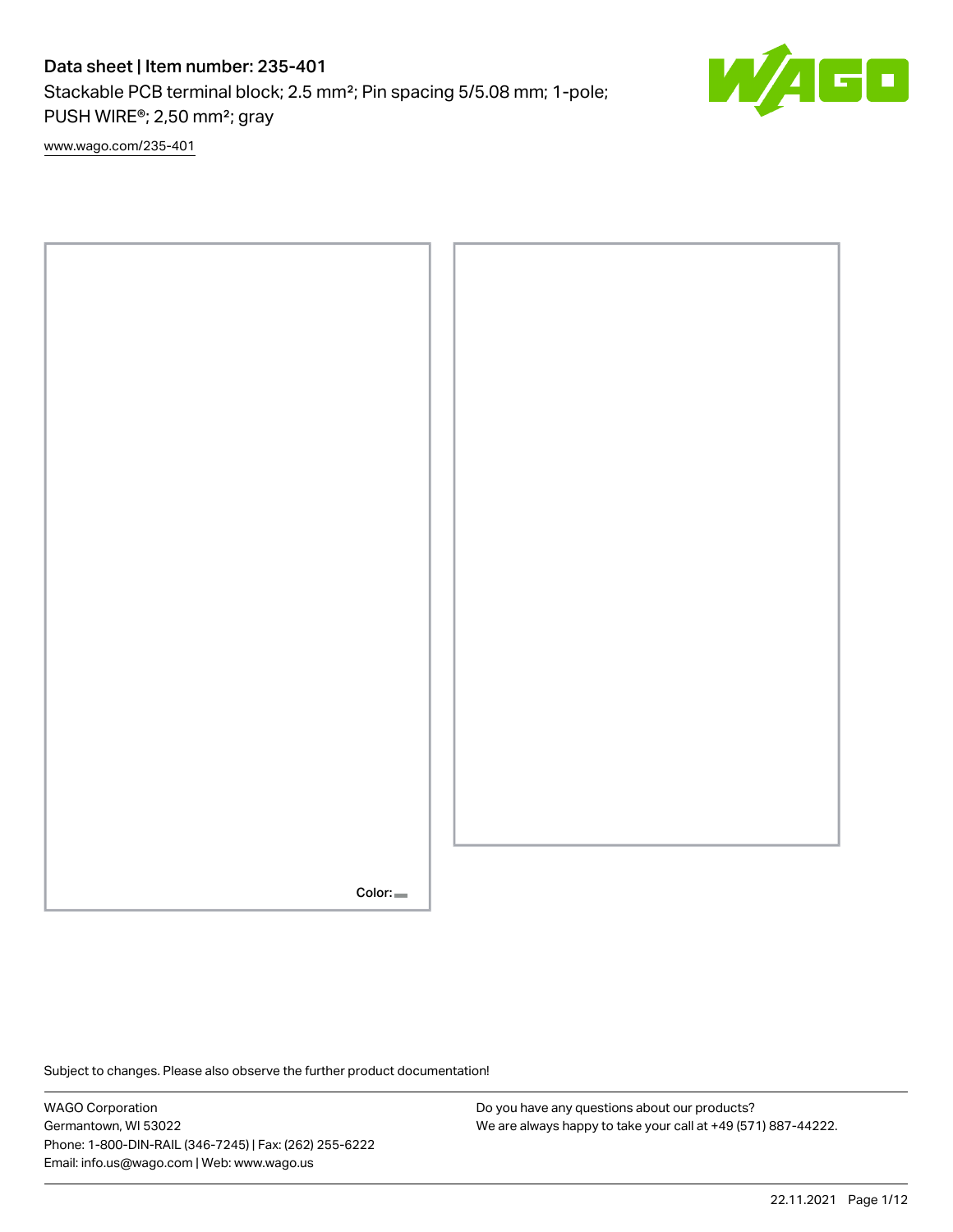



#### Item description

- Low-profile modular PCB terminal blocks with PUSH WIRE<sup>®</sup> connection for custom terminal strip assemblies  $\blacksquare$
- $\blacksquare$ Push-in termination of solid conductors
- $\blacksquare$ Double solder pins for high mechanical stability
- $\blacksquare$ Conductor removal via screwdriver (2.5 mm blade width)
- $\blacksquare$ Set to metric or inch pin spacing by compressing PCB terminal strips or pulling them apart
- $\blacksquare$ Also available with a test slot

## Data

## Notes

| Variants: | Other colors                                                     |
|-----------|------------------------------------------------------------------|
|           | Other versions (or variants) can be requested from WAGO Sales or |
|           | configured at https://configurator.wago.com/                     |

## Electrical data

#### IEC Approvals

| Ratings per                 | IEC/EN 60664-1   |
|-----------------------------|------------------|
| Rated voltage (III / 3)     | 250 V            |
| Rated surge voltage (III/3) | 4 <sub>k</sub> V |
| Rated voltage (III/2)       | 320 V            |
| Rated surge voltage (III/2) | 4 <sub>k</sub> V |
| Nominal voltage (II/2)      | 630 V            |
| Rated surge voltage (II/2)  | 4 <sub>k</sub> V |
| Rated current               | 24 A             |

Subject to changes. Please also observe the further product documentation!

| <b>WAGO Corporation</b>                                | Do you have any questions about our products?                 |
|--------------------------------------------------------|---------------------------------------------------------------|
| Germantown, WI 53022                                   | We are always happy to take your call at +49 (571) 887-44222. |
| Phone: 1-800-DIN-RAIL (346-7245)   Fax: (262) 255-6222 |                                                               |
| Email: info.us@wago.com   Web: www.wago.us             |                                                               |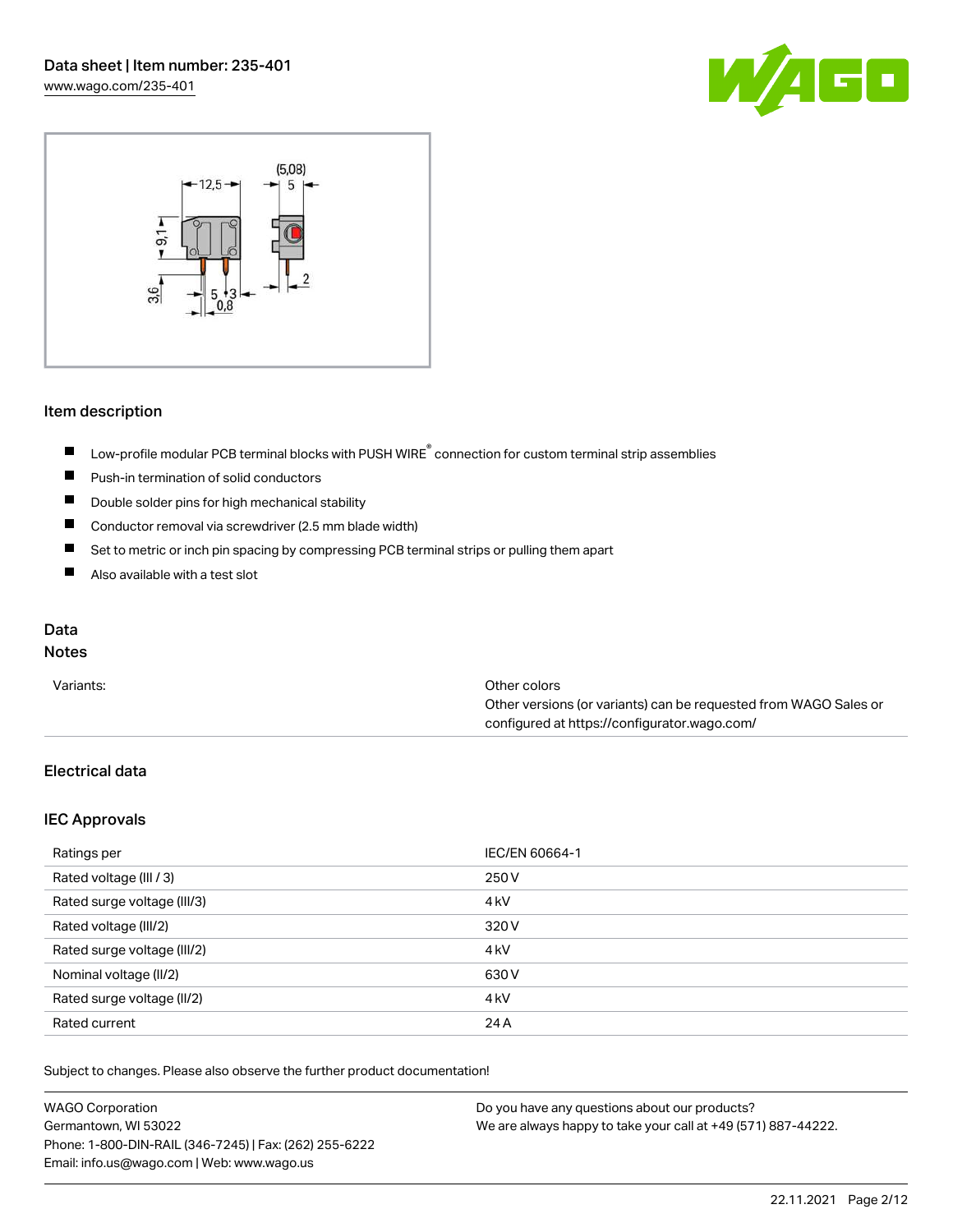[www.wago.com/235-401](http://www.wago.com/235-401)



Legend (ratings) (III / 2) ≙ Overvoltage category III / Pollution degree 2

### UL Approvals

| Approvals per                  | UL 1059 |
|--------------------------------|---------|
| Rated voltage UL (Use Group B) | 300 V   |
| Rated current UL (Use Group B) | 10 A    |
| Rated voltage UL (Use Group D) | 300 V   |
| Rated current UL (Use Group D) | 10 A    |

### CSA Approvals

| Rated voltage CSA (Use Group B) | 300 V |
|---------------------------------|-------|
| Rated current CSA (Use Group B) |       |

#### Connection data

| Total number of connection points |  |
|-----------------------------------|--|
| Total number of potentials        |  |
| Number of connection types        |  |
| Number of levels                  |  |

#### Connection 1

| Connection technology                             | PUSH WIRE®                             |
|---------------------------------------------------|----------------------------------------|
| Actuation type                                    | Operating tool                         |
| Solid conductor                                   | $0.5$ 2.5 mm <sup>2</sup> / 20  14 AWG |
| Fine-stranded conductor; with insulated ferrule   | $0.251.5$ mm <sup>2</sup>              |
| Fine-stranded conductor; with uninsulated ferrule | $0.251.5$ mm <sup>2</sup>              |
| Strip length                                      | $910$ mm / 0.35  0.39 inch             |
| Conductor connection direction to PCB             | 0°                                     |
| Number of poles                                   |                                        |

## Physical data

| Pin spacing             | 5/5.08 mm / 0.197/0.2 inch |
|-------------------------|----------------------------|
| Width                   | $6.5$ mm / 0.256 inch      |
| Height                  | 12.8 mm / 0.504 inch       |
| Height from the surface | 9.2 mm / 0.362 inch        |
| Depth                   | 12.5 mm / 0.492 inch       |
| Solder pin length       | 3.6 <sub>mm</sub>          |

Subject to changes. Please also observe the further product documentation!

| <b>WAGO Corporation</b>                                | Do you have any questions about our products?                 |
|--------------------------------------------------------|---------------------------------------------------------------|
| Germantown, WI 53022                                   | We are always happy to take your call at +49 (571) 887-44222. |
| Phone: 1-800-DIN-RAIL (346-7245)   Fax: (262) 255-6222 |                                                               |
| Email: info.us@wago.com   Web: www.wago.us             |                                                               |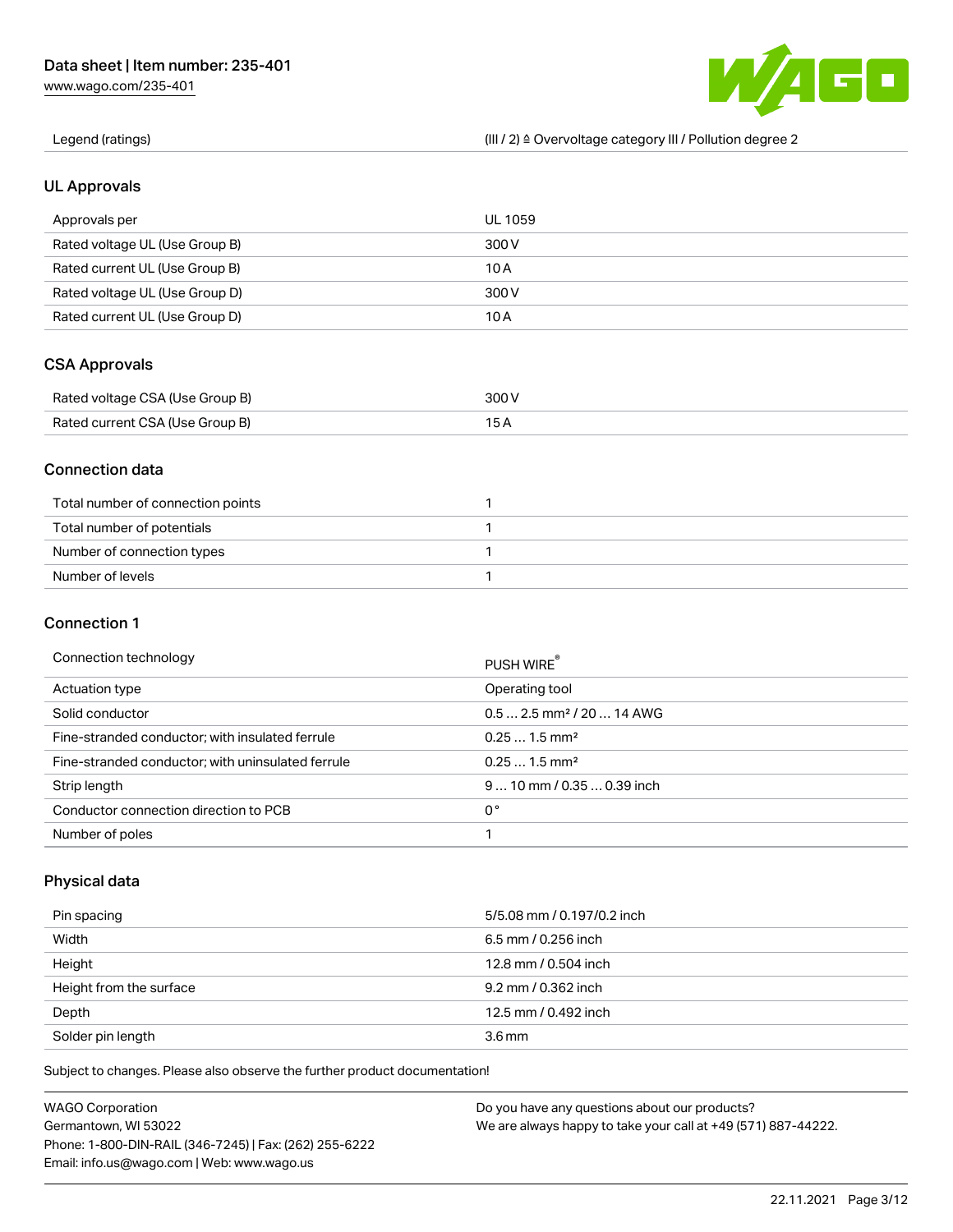[www.wago.com/235-401](http://www.wago.com/235-401)



| Solder pin dimensions                | $0.8 \times 0.4$ mm    |
|--------------------------------------|------------------------|
| Drilled hole diameter with tolerance | $(+0.1)$ <sub>mm</sub> |

## PCB contact

| PCB Contact                         | THT                                 |
|-------------------------------------|-------------------------------------|
| Solder pin arrangement              | within the terminal block (in-line) |
| Number of solder pins per potential |                                     |

#### Material data

| Color                       | gray                                  |
|-----------------------------|---------------------------------------|
| Material group              |                                       |
| Insulation material         | Polyamide (PA66)                      |
| Flammability class per UL94 | V <sub>0</sub>                        |
| Clamping spring material    | Chrome nickel spring steel (CrNi)     |
| Contact material            | Electrolytic copper $(E_{\text{Cl}})$ |
| Contact plating             | tin-plated                            |
| Fire load                   | 0.011 MJ                              |
| Weight                      | 0.7 <sub>g</sub>                      |

### Environmental requirements

| Limit temperature range | $-60+105 °C$ |
|-------------------------|--------------|
|-------------------------|--------------|

#### Commercial data

| Product Group         | 4 (Printed Circuit) |
|-----------------------|---------------------|
| PU (SPU)              | 800 (100) Stück     |
| Packaging type        | box                 |
| Country of origin     | <b>CN</b>           |
| <b>GTIN</b>           | 4044918829977       |
| Customs tariff number | 8536904000          |

## Approvals / Certificates

## Country specific Approvals

|      |                          |                          | Certificate |
|------|--------------------------|--------------------------|-------------|
| Logo | Approval                 | Additional Approval Text | name        |
|      | <b>CCA</b>               | EN 60947                 | NTR NL-     |
|      | DEKRA Certification B.V. |                          | 7144        |

Subject to changes. Please also observe the further product documentation!

| <b>WAGO Corporation</b>                                | Do you have any questions about our products?                 |
|--------------------------------------------------------|---------------------------------------------------------------|
| Germantown, WI 53022                                   | We are always happy to take your call at +49 (571) 887-44222. |
| Phone: 1-800-DIN-RAIL (346-7245)   Fax: (262) 255-6222 |                                                               |
| Email: info.us@wago.com   Web: www.wago.us             |                                                               |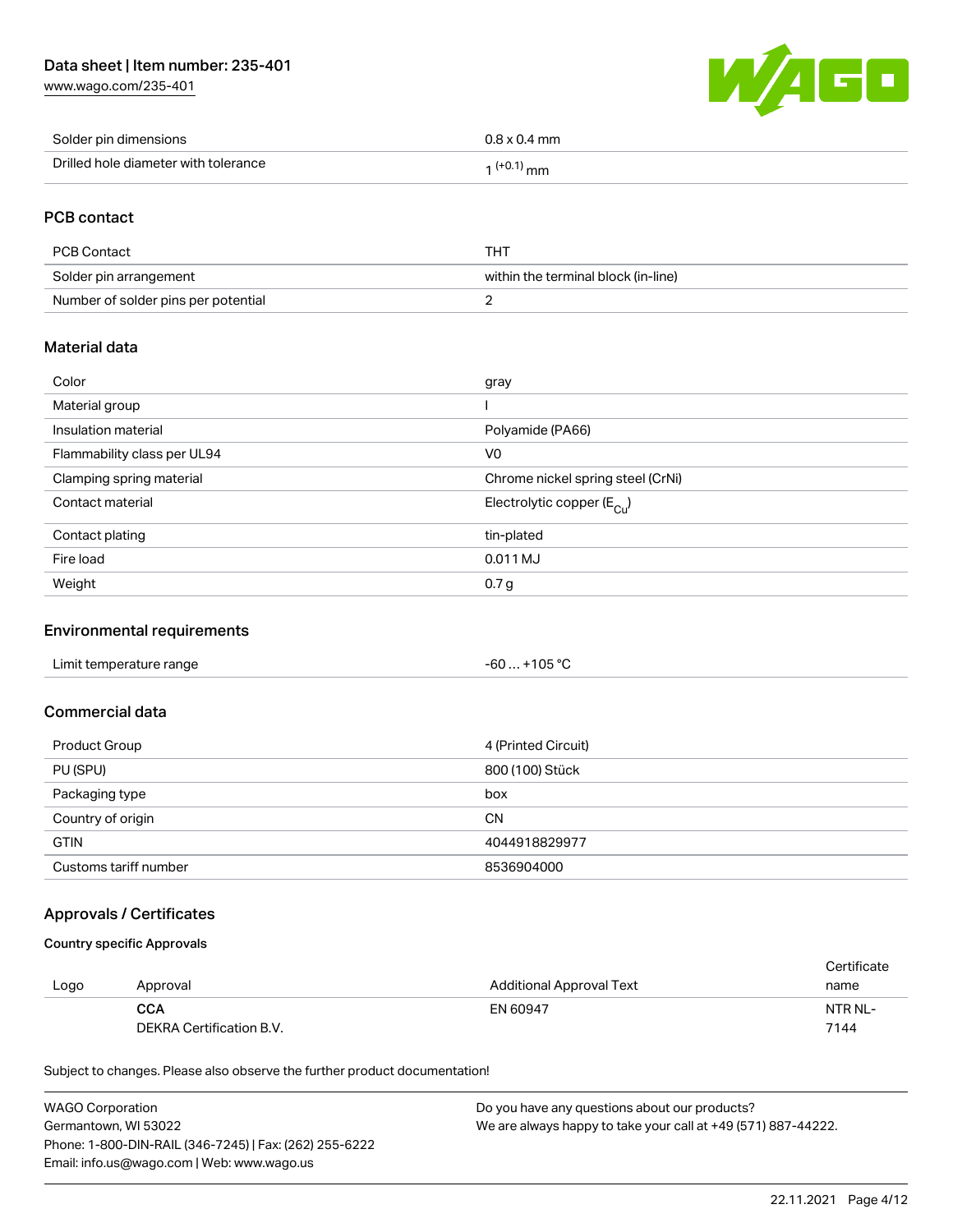

| (EMA<br>VEUR | <b>CCA</b><br>DEKRA Certification B.V.              | EN 60947     | 2149549.02                |
|--------------|-----------------------------------------------------|--------------|---------------------------|
|              | <b>CCA</b><br>DEKRA Certification B.V.              | EN 60998     | NTR <sub>NL</sub><br>6919 |
|              | <b>CCA</b><br>DEKRA Certification B.V.              | EN 60947-7-4 | NTR NL-<br>7774           |
|              | <b>CSA</b><br>DEKRA Certification B.V.              | C22.2        | 1673956                   |
| DЕ           | <b>VDE</b><br>VDE Prüf- und Zertifizierungsinstitut | EN 60947     | 40029328                  |

| Logo | Approval                                                | <b>Additional Approval Text</b> | Certificate<br>name                |
|------|---------------------------------------------------------|---------------------------------|------------------------------------|
| ABS  | <b>ABS</b><br>American Bureau of Shipping               |                                 | $19 -$<br>HG1869876-<br><b>PDA</b> |
|      | <b>DNV GL</b><br>Det Norske Veritas, Germanischer Lloyd | -                               | TAE000016Z                         |

#### UL-Approvals

| Logo | Approval                            | <b>Additional Approval Text</b> | Certificate<br>name |
|------|-------------------------------------|---------------------------------|---------------------|
| o    | UL<br>UL International Germany GmbH | $\overline{\phantom{0}}$        | E45172              |

.<br>Subject to changes. Please also observe the further product documentation!

| <b>WAGO Corporation</b>                                | Do you have any questions about our products?                 |
|--------------------------------------------------------|---------------------------------------------------------------|
| Germantown, WI 53022                                   | We are always happy to take your call at +49 (571) 887-44222. |
| Phone: 1-800-DIN-RAIL (346-7245)   Fax: (262) 255-6222 |                                                               |
| Email: info.us@wago.com   Web: www.wago.us             |                                                               |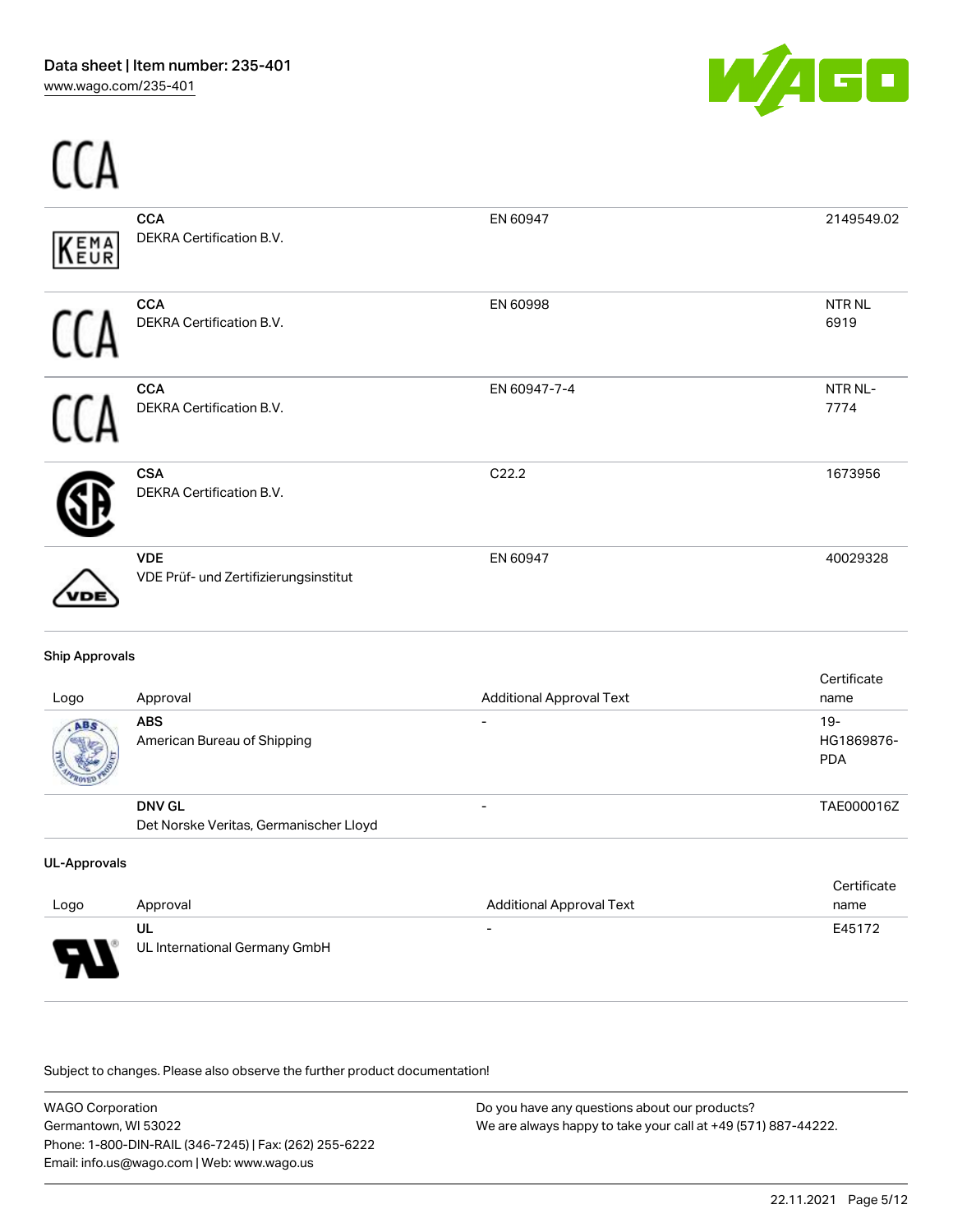[www.wago.com/235-401](http://www.wago.com/235-401)

#### Required accessories

#### End plates



| End plate          |                                                   |                      |
|--------------------|---------------------------------------------------|----------------------|
|                    | Item no.: 235-850                                 | www.wago.com/235-850 |
|                    | End plate; snap-fit type; 1 mm thick; white       |                      |
|                    | Item no.: 235-800                                 | www.wago.com/235-800 |
|                    | End plate; snap-fit type; 1 mm thick; red         |                      |
|                    | Item no.: 235-100                                 | www.wago.com/235-100 |
|                    | End plate; snap-fit type; 1 mm thick; gray        |                      |
|                    | Item no.: 235-500                                 | www.wago.com/235-500 |
|                    | End plate; snap-fit type; 1 mm thick; black       |                      |
|                    | Item no.: 235-650                                 | www.wago.com/235-650 |
|                    | End plate; snap-fit type; 1 mm thick; violet      |                      |
|                    | Item no.: 235-600                                 | www.wago.com/235-600 |
|                    | End plate; snap-fit type; 1 mm thick; orange      |                      |
|                    | Item no.: 235-700                                 | www.wago.com/235-700 |
|                    | End plate; snap-fit type; 1 mm thick; light green |                      |
|                    | Item no.: 235-550                                 | www.wago.com/235-550 |
|                    | End plate; snap-fit type; 1 mm thick; yellow      |                      |
|                    | Item no.: 235-200                                 |                      |
|                    | End plate; snap-fit type; 1 mm thick; dark gray   | www.wago.com/235-200 |
|                    | Item no.: 235-400                                 |                      |
|                    | End plate; snap-fit type; 1 mm thick; blue        | www.wago.com/235-400 |
|                    | Item no.: 235-300                                 |                      |
|                    | End plate; snap-fit type; 1 mm thick; light gray  | www.wago.com/235-300 |
| Mounting           |                                                   |                      |
| Intermediate plate |                                                   |                      |
|                    | Item no.: 235-701                                 | www.wago.com/235-701 |
|                    | Spacer; for doubling the pin spacing; gray        |                      |

#### Optional accessories

## Ferrules

| Ferrule |                                                                                                                        |                      |
|---------|------------------------------------------------------------------------------------------------------------------------|----------------------|
|         | Item no.: 216-101<br>Ferrule; Sleeve for 0.5 mm <sup>2</sup> / AWG 22; uninsulated; electro-tin plated; silver-colored | www.wago.com/216-101 |
|         | Item no.: 216-104<br>Ferrule; Sleeve for 1.5 mm <sup>2</sup> / AWG 16; uninsulated; electro-tin plated; silver-colored | www.wago.com/216-104 |

Subject to changes. Please also observe the further product documentation!

WAGO Corporation Germantown, WI 53022 Phone: 1-800-DIN-RAIL (346-7245) | Fax: (262) 255-6222 Email: info.us@wago.com | Web: www.wago.us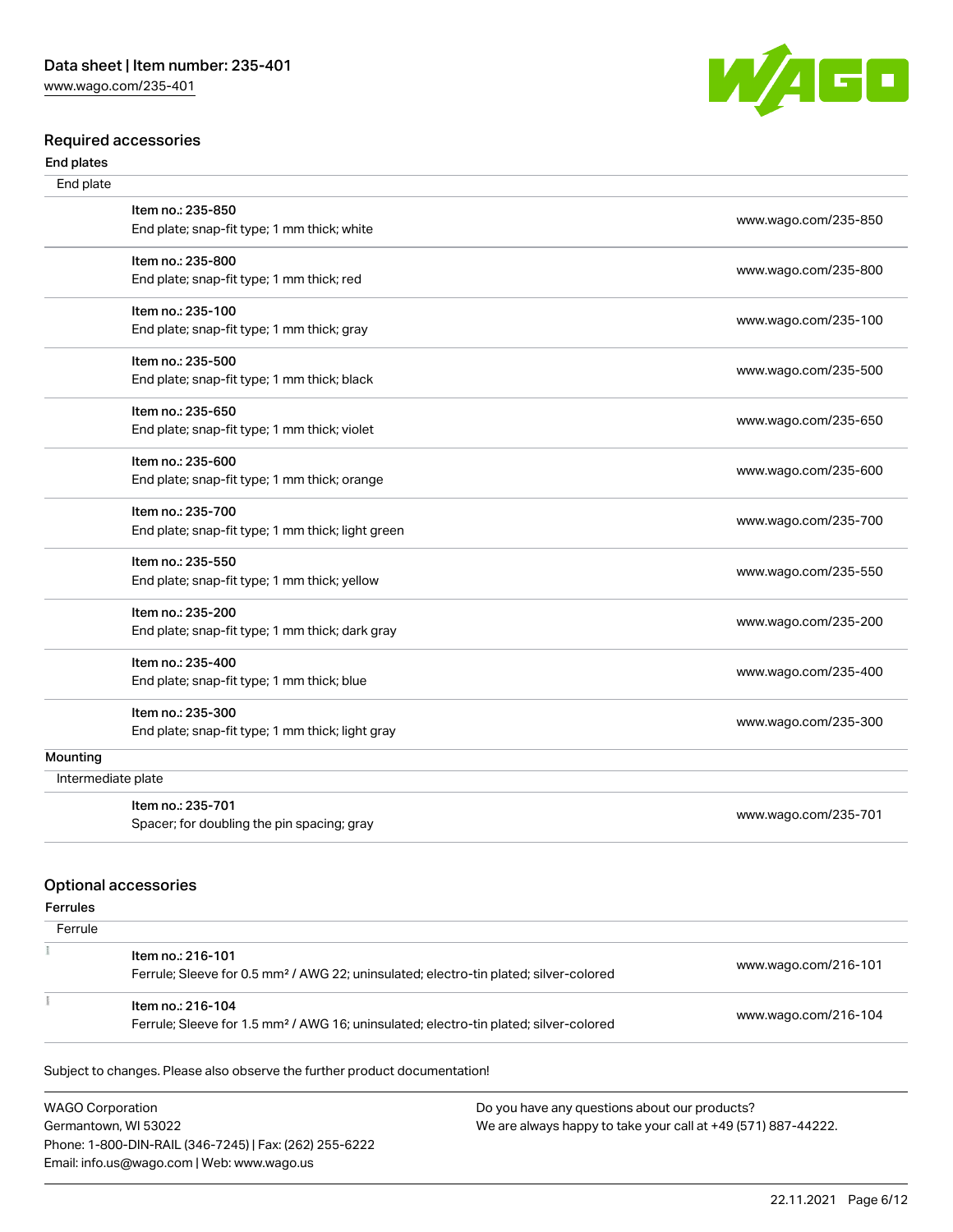Email: info.us@wago.com | Web: www.wago.us

[www.wago.com/235-401](http://www.wago.com/235-401)



|    | Item no.: 216-102<br>Ferrule; Sleeve for 0.75 mm <sup>2</sup> / AWG 20; uninsulated; electro-tin plated; silver-colored                                                                                                     | www.wago.com/216-102 |
|----|-----------------------------------------------------------------------------------------------------------------------------------------------------------------------------------------------------------------------------|----------------------|
|    | Item no.: 216-103<br>Ferrule; Sleeve for 1 mm <sup>2</sup> / AWG 18; uninsulated; electro-tin plated                                                                                                                        | www.wago.com/216-103 |
|    | Item no.: 216-123<br>Ferrule; Sleeve for 1 mm <sup>2</sup> / AWG 18; uninsulated; electro-tin plated; silver-colored                                                                                                        | www.wago.com/216-123 |
|    | Item no.: 216-122<br>Ferrule; Sleeve for 0.75 mm <sup>2</sup> / AWG 20; uninsulated; electro-tin plated; silver-colored                                                                                                     | www.wago.com/216-122 |
|    | Item no.: 216-124<br>Ferrule; Sleeve for 1.5 mm <sup>2</sup> / AWG 16; uninsulated; electro-tin plated                                                                                                                      | www.wago.com/216-124 |
|    | Item no.: 216-142<br>Ferrule; Sleeve for 0.75 mm <sup>2</sup> / 18 AWG; uninsulated; electro-tin plated; electrolytic copper; gastight<br>crimped; acc. to DIN 46228, Part 1/08.92                                          | www.wago.com/216-142 |
|    | Item no.: 216-132<br>Ferrule; Sleeve for 0.34 mm <sup>2</sup> / AWG 24; uninsulated; electro-tin plated                                                                                                                     | www.wago.com/216-132 |
| ī. | Item no.: 216-121<br>Ferrule; Sleeve for 0.5 mm <sup>2</sup> / AWG 22; uninsulated; electro-tin plated; silver-colored                                                                                                      | www.wago.com/216-121 |
|    | Item no.: 216-143<br>Ferrule; Sleeve for 1 mm <sup>2</sup> / AWG 18; uninsulated; electro-tin plated; electrolytic copper; gastight<br>crimped; acc. to DIN 46228, Part 1/08.92                                             | www.wago.com/216-143 |
|    | Item no.: 216-131<br>Ferrule; Sleeve for 0.25 mm <sup>2</sup> / AWG 24; uninsulated; electro-tin plated; silver-colored                                                                                                     | www.wago.com/216-131 |
|    | Item no.: 216-141<br>Ferrule; Sleeve for 0.5 mm <sup>2</sup> / 20 AWG; uninsulated; electro-tin plated; electrolytic copper; gastight<br>crimped; acc. to DIN 46228, Part 1/08.92                                           | www.wago.com/216-141 |
| z. | Item no.: 216-152<br>Ferrule; Sleeve for 0.34 mm <sup>2</sup> / AWG 24; uninsulated; electro-tin plated                                                                                                                     | www.wago.com/216-152 |
|    | Item no.: 216-203<br>Ferrule; Sleeve for 1 mm <sup>2</sup> / AWG 18; insulated; electro-tin plated; red                                                                                                                     | www.wago.com/216-203 |
|    | Item no.: 216-202<br>Ferrule; Sleeve for 0.75 mm <sup>2</sup> / 18 AWG; insulated; electro-tin plated; gray                                                                                                                 | www.wago.com/216-202 |
|    | Item no.: 216-151<br>Ferrule; Sleeve for 0.25 mm <sup>2</sup> / AWG 24; uninsulated; electro-tin plated                                                                                                                     | www.wago.com/216-151 |
| ۸  | Item no.: 216-204<br>Ferrule; Sleeve for 1.5 mm <sup>2</sup> / AWG 16; insulated; electro-tin plated; black                                                                                                                 | www.wago.com/216-204 |
|    | Item no.: 216-144<br>Ferrule; Sleeve for 1.5 mm <sup>2</sup> / AWG 16; uninsulated; electro-tin plated; electrolytic copper; gastight<br>crimped; acc. to DIN 46228, Part 1/08.92; silver-colored                           | www.wago.com/216-144 |
|    | Item no.: 216-201<br>Ferrule; Sleeve for 0.5 mm <sup>2</sup> / 20 AWG; insulated; electro-tin plated; white                                                                                                                 | www.wago.com/216-201 |
|    | Subject to changes. Please also observe the further product documentation!                                                                                                                                                  |                      |
|    | <b>WAGO Corporation</b><br>Do you have any questions about our products?<br>Germantown, WI 53022<br>We are always happy to take your call at +49 (571) 887-44222.<br>Phone: 1-800-DIN-RAIL (346-7245)   Fax: (262) 255-6222 |                      |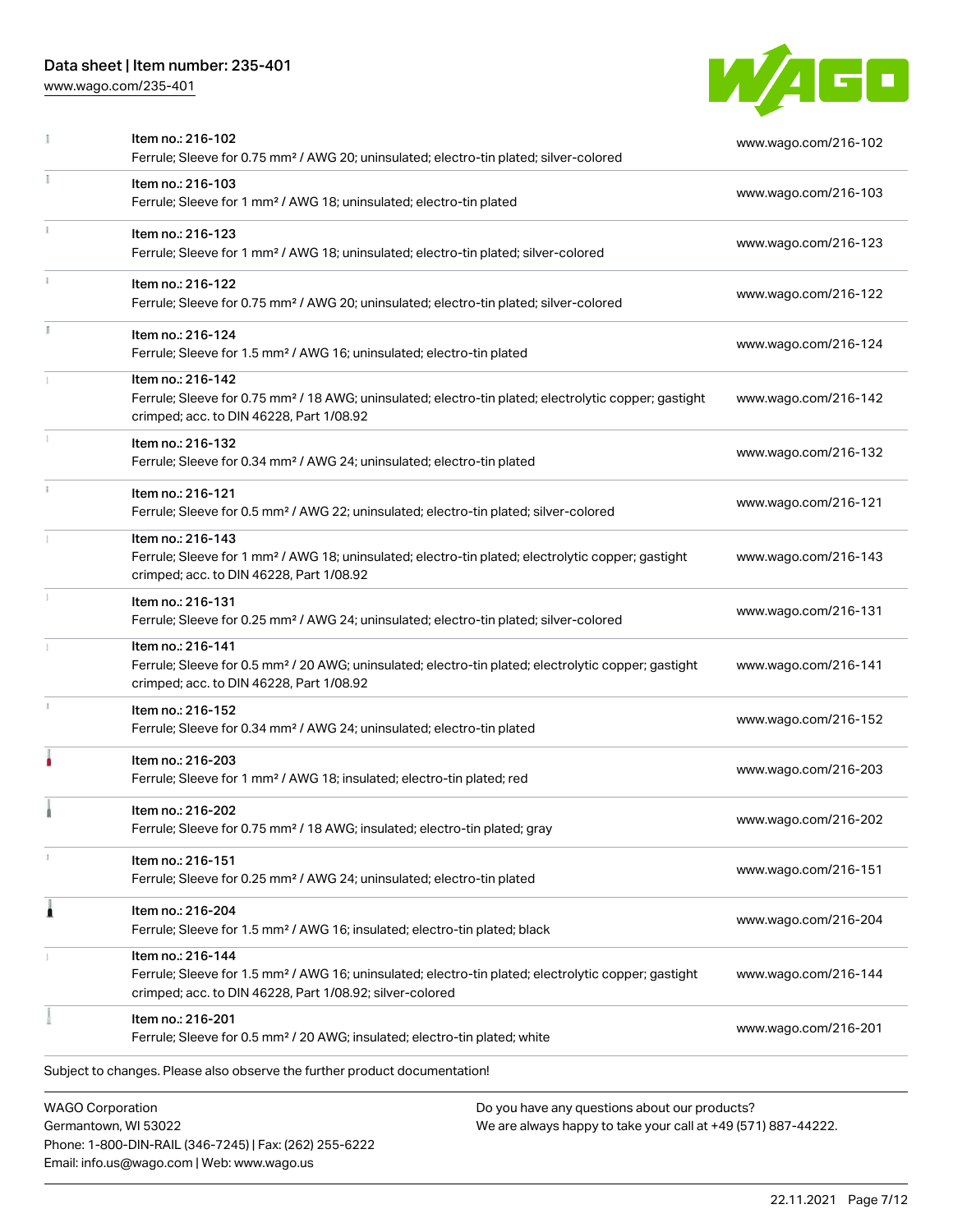[www.wago.com/235-401](http://www.wago.com/235-401)



| Marking strip       |                                                                                                                                                                                                         |                      |
|---------------------|---------------------------------------------------------------------------------------------------------------------------------------------------------------------------------------------------------|----------------------|
| Marking accessories |                                                                                                                                                                                                         |                      |
|                     | Item no.: 216-302<br>Ferrule; Sleeve for 0.34 mm <sup>2</sup> / 22 AWG; insulated; electro-tin plated; light turquoise                                                                                  | www.wago.com/216-302 |
|                     | Item no.: 216-322<br>Ferrule; Sleeve for 0.34 mm <sup>2</sup> / 22 AWG; insulated; electro-tin plated; green                                                                                            | www.wago.com/216-322 |
|                     | Item no.: 216-321<br>Ferrule; Sleeve for 0.25 mm <sup>2</sup> / AWG 24; insulated; electro-tin plated; yellow                                                                                           | www.wago.com/216-321 |
|                     | Item no.: 216-301<br>Ferrule; Sleeve for 0.25 mm <sup>2</sup> / AWG 24; insulated; electro-tin plated; yellow                                                                                           | www.wago.com/216-301 |
|                     | Item no.: 216-262<br>Ferrule; Sleeve for 0.75 mm <sup>2</sup> / 18 AWG; insulated; electro-tin plated; electrolytic copper; gastight<br>crimped; acc. to DIN 46228, Part 4/09.90; gray                  | www.wago.com/216-262 |
| 1                   | Item no.: 216-284<br>Ferrule; Sleeve for 1.5 mm <sup>2</sup> / AWG 16; insulated; electro-tin plated; electrolytic copper; gastight<br>crimped; acc. to DIN 46228, Part 4/09.90; black                  | www.wago.com/216-284 |
| Â                   | Item no.: 216-264<br>Ferrule; Sleeve for 1.5 mm <sup>2</sup> / AWG 16; insulated; electro-tin plated; electrolytic copper; gastight<br>crimped; acc. to DIN 46228, Part 4/09.90; black                  | www.wago.com/216-264 |
|                     | Item no.: 216-263<br>Ferrule; Sleeve for 1 mm <sup>2</sup> / AWG 18; insulated; electro-tin plated; electrolytic copper; gastight crimped; www.wago.com/216-263<br>acc. to DIN 46228, Part 4/09.90; red |                      |
| 1                   | Item no.: 216-244<br>Ferrule; Sleeve for 1.5 mm <sup>2</sup> / AWG 16; insulated; electro-tin plated; electrolytic copper; gastight<br>crimped; acc. to DIN 46228, Part 4/09.90; black                  | www.wago.com/216-244 |
|                     | Item no.: 216-243<br>Ferrule; Sleeve for 1 mm <sup>2</sup> / AWG 18; insulated; electro-tin plated; electrolytic copper; gastight crimped; www.wago.com/216-243<br>acc. to DIN 46228, Part 4/09.90; red |                      |
| 1                   | Item no.: 216-224<br>Ferrule; Sleeve for 1.5 mm <sup>2</sup> / AWG 16; insulated; electro-tin plated; black                                                                                             | www.wago.com/216-224 |
|                     | Item no.: 216-221<br>Ferrule; Sleeve for 0.5 mm <sup>2</sup> / 20 AWG; insulated; electro-tin plated; white                                                                                             | www.wago.com/216-221 |
|                     | Item no.: 216-222<br>Ferrule; Sleeve for 0.75 mm <sup>2</sup> / 18 AWG; insulated; electro-tin plated; gray                                                                                             | www.wago.com/216-222 |
|                     | Item no.: 216-242<br>Ferrule; Sleeve for 0.75 mm <sup>2</sup> / 18 AWG; insulated; electro-tin plated; electrolytic copper; gastight<br>crimped; acc. to DIN 46228, Part 4/09.90; gray                  | www.wago.com/216-242 |
|                     | Item no.: 216-241<br>Ferrule; Sleeve for 0.5 mm <sup>2</sup> / 20 AWG; insulated; electro-tin plated; electrolytic copper; gastight<br>crimped; acc. to DIN 46228, Part 4/09.90; white                  | www.wago.com/216-241 |
|                     | Item no.: 216-223<br>Ferrule; Sleeve for 1 mm <sup>2</sup> / AWG 18; insulated; electro-tin plated; red                                                                                                 | www.wago.com/216-223 |

Subject to changes. Please also observe the further product documentation!

| <b>WAGO Corporation</b>                                |
|--------------------------------------------------------|
| Germantown, WI 53022                                   |
| Phone: 1-800-DIN-RAIL (346-7245)   Fax: (262) 255-6222 |
| Email: info.us@wago.com   Web: www.wago.us             |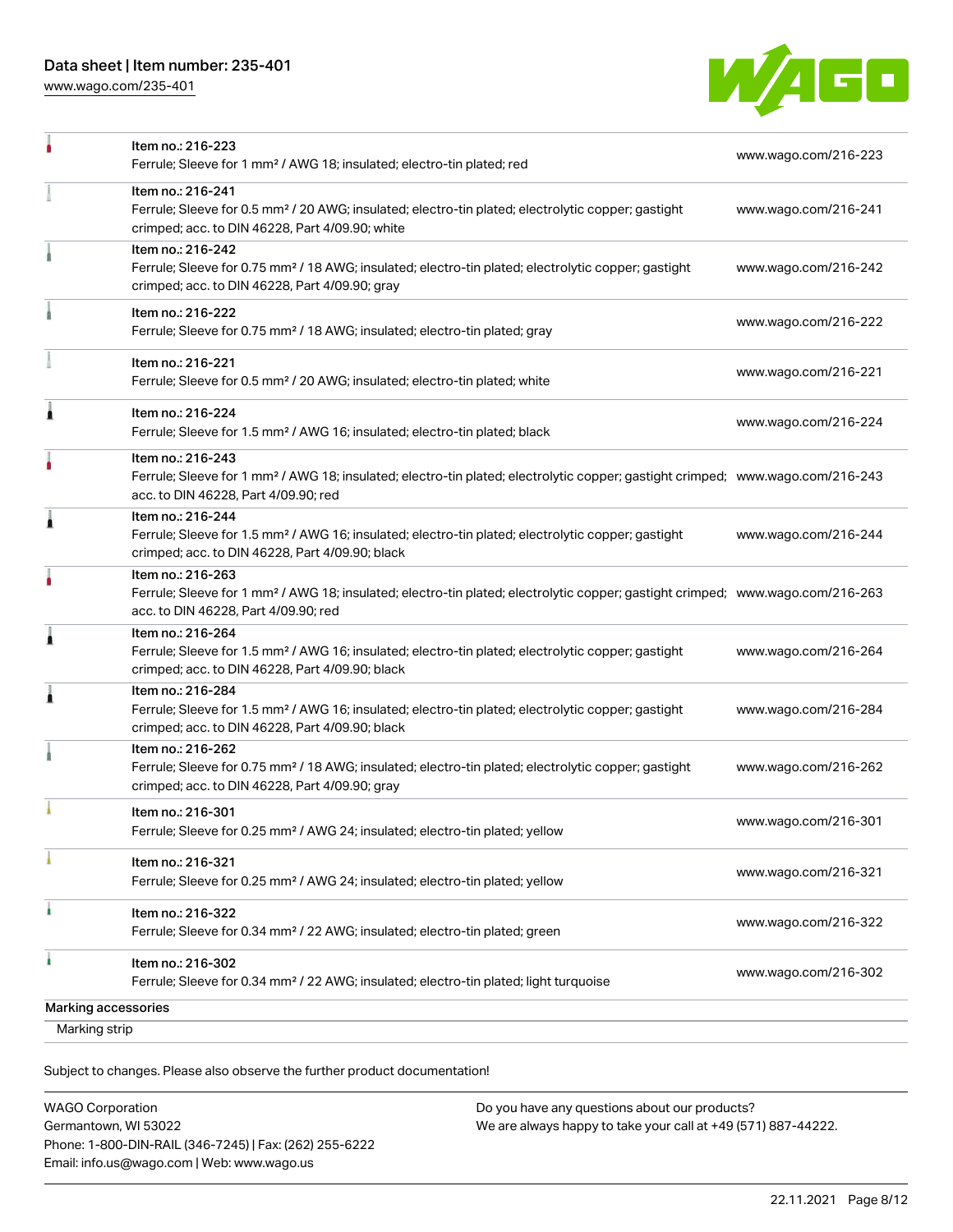[www.wago.com/235-401](http://www.wago.com/235-401)



|                | Item no.: 210-332/500-202<br>Marking strips; as a DIN A4 sheet; MARKED; 1-16 (160x); Height of marker strip: 3 mm; Strip length 182 | www.wago.com/210-332<br>/500-202 |  |
|----------------|-------------------------------------------------------------------------------------------------------------------------------------|----------------------------------|--|
|                | mm; Horizontal marking; Self-adhesive; white                                                                                        |                                  |  |
|                | Item no.: 210-332/500-206                                                                                                           | www.wago.com/210-332             |  |
|                | Marking strips; as a DIN A4 sheet; MARKED; 33-48 (160x); Height of marker strip: 3 mm; Strip length                                 | /500-206                         |  |
|                | 182 mm; Horizontal marking; Self-adhesive; white                                                                                    |                                  |  |
|                | Item no.: 210-332/500-205                                                                                                           |                                  |  |
|                | Marking strips; as a DIN A4 sheet; MARKED; 1-32 (80x); Height of marker strip: 3 mm; Strip length 182                               | www.wago.com/210-332<br>/500-205 |  |
|                | mm; Horizontal marking; Self-adhesive; white                                                                                        |                                  |  |
|                | Item no.: 210-332/508-202                                                                                                           |                                  |  |
|                | Marking strips; as a DIN A4 sheet; MARKED; 1-16 (160x); Height of marker strip: 3 mm; Strip length 182                              | www.wago.com/210-332             |  |
|                | mm; Horizontal marking; Self-adhesive; white                                                                                        | /508-202                         |  |
|                | Item no.: 210-332/500-204                                                                                                           |                                  |  |
|                | Marking strips; as a DIN A4 sheet; MARKED; 17-32 (160x); Height of marker strip: 3 mm; Strip length                                 | www.wago.com/210-332             |  |
|                | 182 mm; Horizontal marking; Self-adhesive; white                                                                                    | /500-204                         |  |
|                | Item no.: 210-332/508-204                                                                                                           |                                  |  |
|                | Marking strips; as a DIN A4 sheet; MARKED; 17-32 (160x); Height of marker strip: 3 mm; Strip length                                 | www.wago.com/210-332             |  |
|                | 182 mm; Horizontal marking; Self-adhesive; white                                                                                    | /508-204                         |  |
|                | Item no.: 210-332/508-206                                                                                                           |                                  |  |
|                | Marking strips; as a DIN A4 sheet; MARKED; 33-48 (160x); Height of marker strip: 3 mm; Strip length                                 | www.wago.com/210-332             |  |
|                | 182 mm; Horizontal marking; Self-adhesive; white                                                                                    | /508-206                         |  |
|                | Item no.: 210-332/508-205                                                                                                           |                                  |  |
|                | Marking strips; as a DIN A4 sheet; MARKED; 1-32 (80x); Height of marker strip: 3 mm; Strip length 182                               | www.wago.com/210-332             |  |
|                | mm; Horizontal marking; Self-adhesive; white                                                                                        | /508-205                         |  |
| Tools          |                                                                                                                                     |                                  |  |
| Operating tool |                                                                                                                                     |                                  |  |
|                | Item no.: 210-648                                                                                                                   |                                  |  |
|                | Operating tool; Blade: 2.5 x 0.4 mm; with a partially insulated shaft; angled; short                                                | www.wago.com/210-648             |  |
|                | Item no.: 210-647                                                                                                                   |                                  |  |
|                | Operating tool; Blade: 2.5 x 0.4 mm; with a partially insulated shaft; multicoloured                                                | www.wago.com/210-647             |  |
|                | Item no.: 210-719                                                                                                                   |                                  |  |
|                | Operating tool; Blade: 2.5 x 0.4 mm; with a partially insulated shaft                                                               | www.wago.com/210-719             |  |

# Downloads

#### Documentation

# Additional Information Technical explanations and the control of the control of the control of the control of the control of the control of the control of the control of the control of the control of the control of the control of the control of 2.0 MB pdf 125.0 kB

Subject to changes. Please also observe the further product documentation!

| <b>WAGO Corporation</b>                                | Do you have any questions about our products?                 |  |  |  |
|--------------------------------------------------------|---------------------------------------------------------------|--|--|--|
| Germantown, WI 53022                                   | We are always happy to take your call at +49 (571) 887-44222. |  |  |  |
| Phone: 1-800-DIN-RAIL (346-7245)   Fax: (262) 255-6222 |                                                               |  |  |  |
| Email: info.us@wago.com   Web: www.wago.us             |                                                               |  |  |  |

[Download](https://www.wago.com/global/d/1435602)

**[Download](https://www.wago.com/global/d/DOC101557)**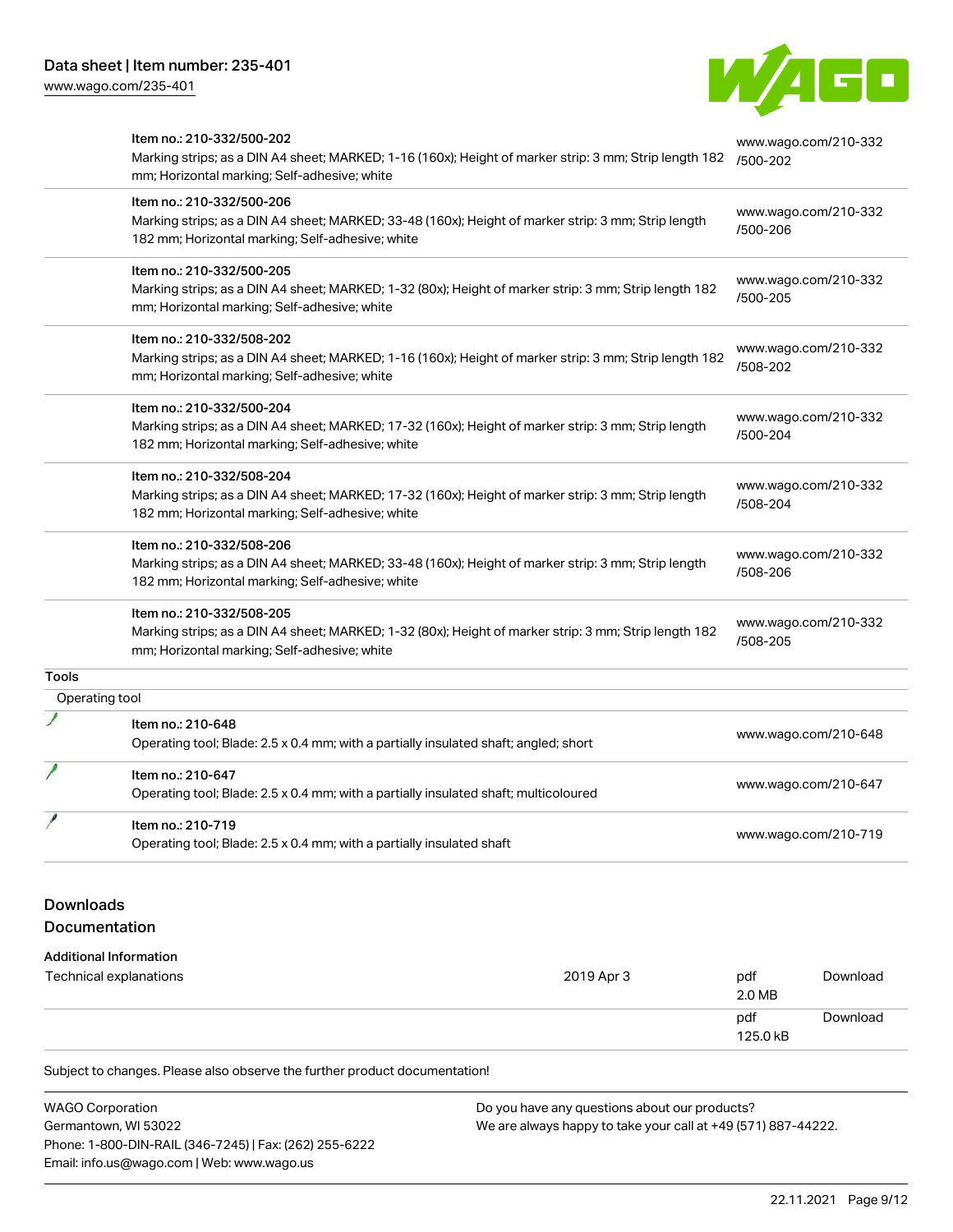

#### CAD files

CAE data

| EPLAN Data Portal 235-401                                                                                                                                              |  | Download |  |  |  |
|------------------------------------------------------------------------------------------------------------------------------------------------------------------------|--|----------|--|--|--|
| ZUKEN Portal 235-401                                                                                                                                                   |  | Download |  |  |  |
| <b>PCB Design</b>                                                                                                                                                      |  |          |  |  |  |
| Symbol and Footprint 235-401                                                                                                                                           |  | Download |  |  |  |
| CAx data for your PCB design, consisting of "schematic symbols and PCB footprints",<br>allow easy integration of the WAGO component into your development environment. |  |          |  |  |  |
| Supported formats:                                                                                                                                                     |  |          |  |  |  |
| ш<br>Accel EDA 14 & 15                                                                                                                                                 |  |          |  |  |  |
| Altium 6 to current version                                                                                                                                            |  |          |  |  |  |
| П<br>Cadence Allegro                                                                                                                                                   |  |          |  |  |  |
| DesignSpark                                                                                                                                                            |  |          |  |  |  |
| п<br>Eagle Libraries                                                                                                                                                   |  |          |  |  |  |
| KiCad                                                                                                                                                                  |  |          |  |  |  |
| п<br>Mentor Graphics BoardStation                                                                                                                                      |  |          |  |  |  |
| ш<br>Mentor Graphics Design Architect                                                                                                                                  |  |          |  |  |  |
| п<br>Mentor Graphics Design Expedition 99 and 2000                                                                                                                     |  |          |  |  |  |
| ш<br>OrCAD 9.X PCB and Capture                                                                                                                                         |  |          |  |  |  |
| PADS PowerPCB 3, 3.5, 4.X, and 5.X<br>П                                                                                                                                |  |          |  |  |  |
| L<br>PADS PowerPCB and PowerLogic 3.0                                                                                                                                  |  |          |  |  |  |
| П<br>PCAD 2000, 2001, 2002, 2004, and 2006                                                                                                                             |  |          |  |  |  |
| П<br>Pulsonix 8.5 or newer                                                                                                                                             |  |          |  |  |  |
| П<br><b>STL</b>                                                                                                                                                        |  |          |  |  |  |
| 3D STEP<br>п                                                                                                                                                           |  |          |  |  |  |
| П<br>TARGET 3001!                                                                                                                                                      |  |          |  |  |  |
| View Logic ViewDraw                                                                                                                                                    |  |          |  |  |  |
| Quadcept                                                                                                                                                               |  |          |  |  |  |
| П<br>Zuken CadStar 3 and 4                                                                                                                                             |  |          |  |  |  |
| ш<br>Zuken CR-5000 and CR-8000                                                                                                                                         |  |          |  |  |  |
| PCB Component Libraries (EDA), PCB CAD Library Ultra Librarian                                                                                                         |  |          |  |  |  |

Subject to changes. Please also observe the further product documentation!

WAGO Corporation Germantown, WI 53022 Phone: 1-800-DIN-RAIL (346-7245) | Fax: (262) 255-6222 Email: info.us@wago.com | Web: www.wago.us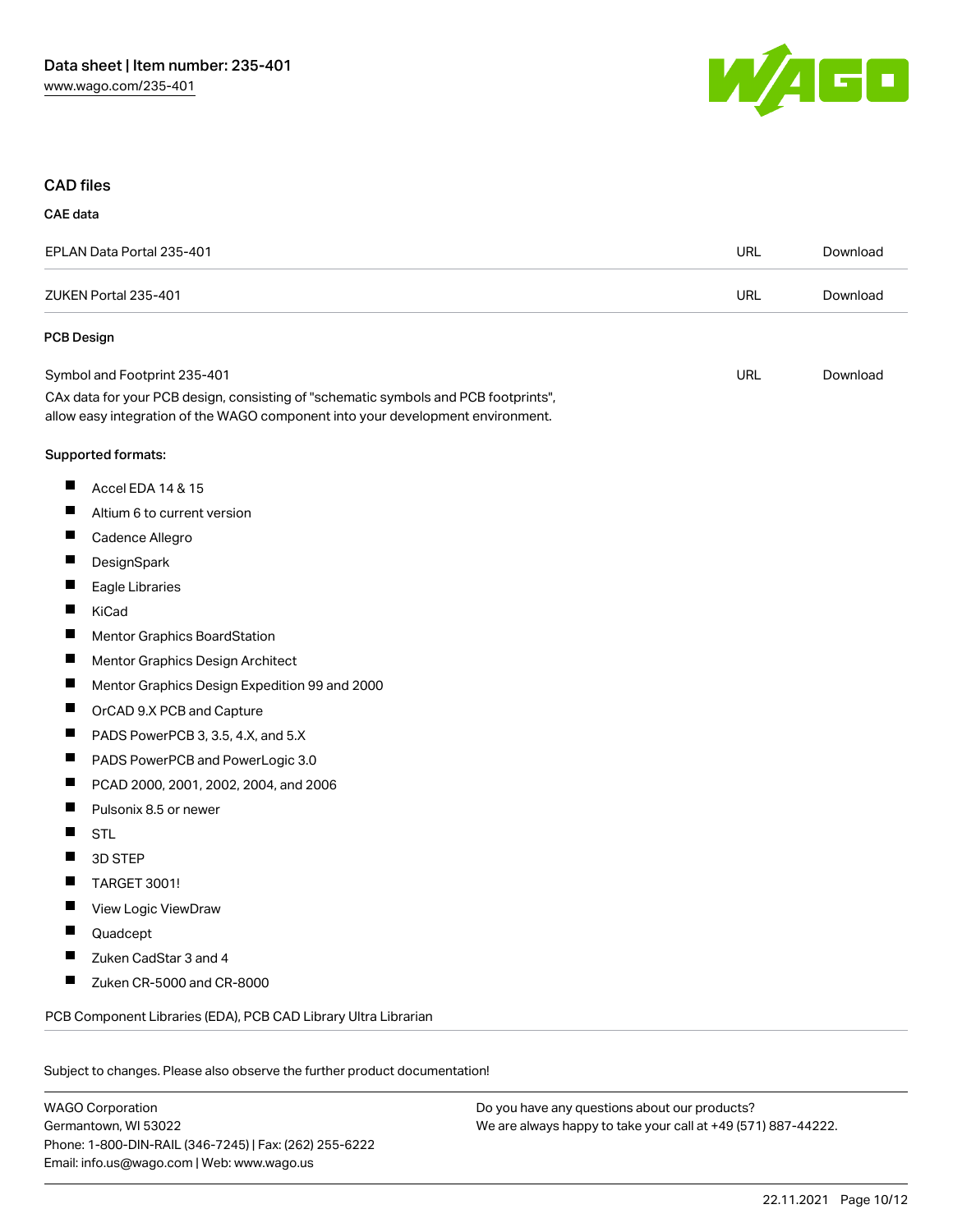

| 2D/3D Models 235-401                                                                                                                         | URL | Download |
|----------------------------------------------------------------------------------------------------------------------------------------------|-----|----------|
| <b>Environmental Product Compliance</b>                                                                                                      |     |          |
| <b>Compliance Search</b>                                                                                                                     |     |          |
| Environmental Product Compliance 235-401                                                                                                     | URL | Download |
| Stackable PCB terminal block; 2.5 mm <sup>2</sup> ; Pin spacing 5/5.08 mm; 1-pole; PUSH WIRE <sup>®</sup> ;<br>$2,50$ mm <sup>2</sup> ; gray |     |          |

### Installation Notes

CAD data

#### Conductor termination



Inserting a solid conductor via push-in termination.

Conductor removal

Subject to changes. Please also observe the further product documentation!

WAGO Corporation Germantown, WI 53022 Phone: 1-800-DIN-RAIL (346-7245) | Fax: (262) 255-6222 Email: info.us@wago.com | Web: www.wago.us